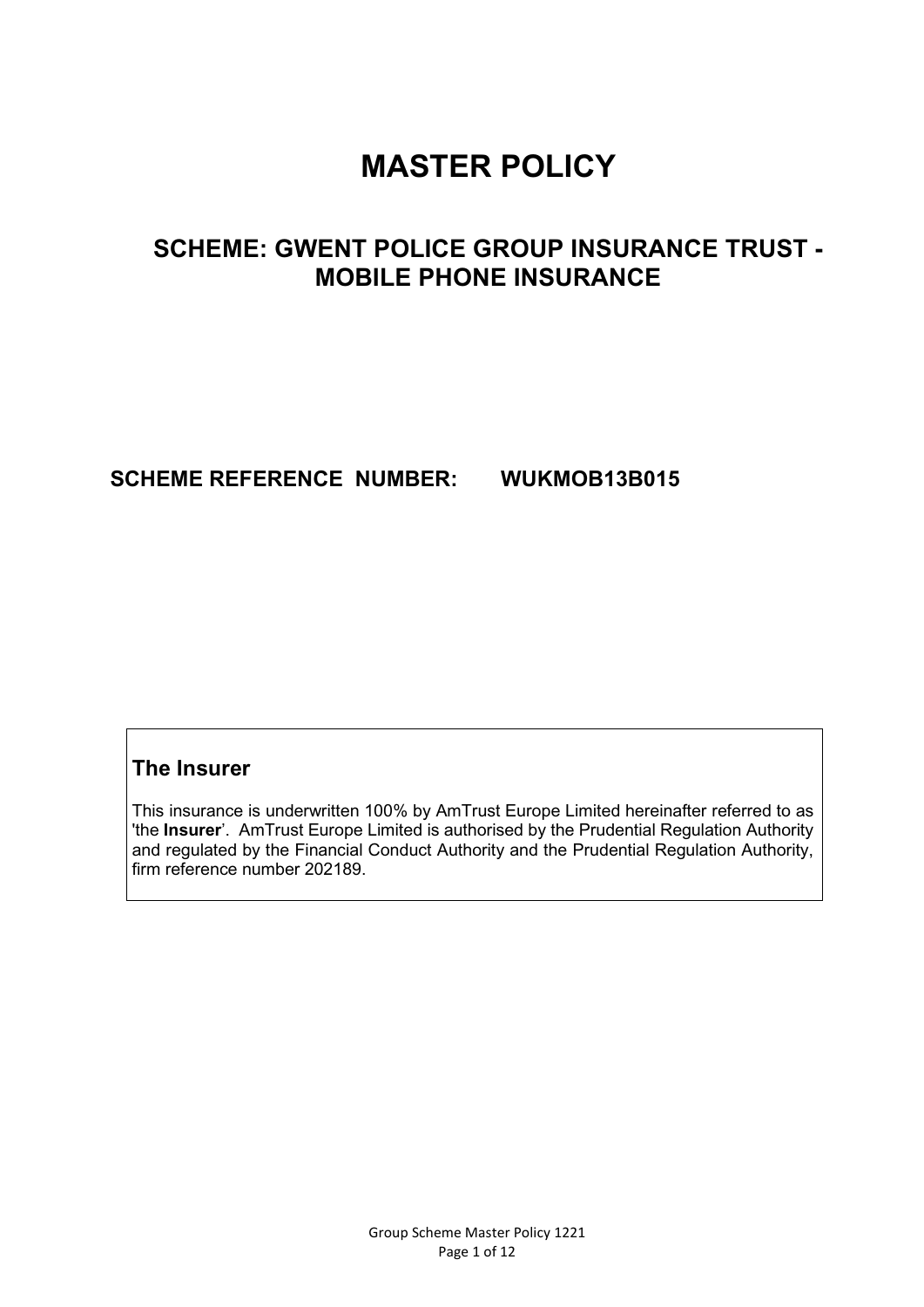## **1. POLICY SCHEDULE**

| <b>MASTER POLICY NUMBER:</b>                     | 01*2848-2021-002                                                                                                                                                                                                                                                                                                                                                                                                 |
|--------------------------------------------------|------------------------------------------------------------------------------------------------------------------------------------------------------------------------------------------------------------------------------------------------------------------------------------------------------------------------------------------------------------------------------------------------------------------|
| <b>MASTER POLICY NAME:</b>                       | <b>Gwent Police Group Insurance Trust</b>                                                                                                                                                                                                                                                                                                                                                                        |
| <b>MASTER POLICY PERIOD:</b>                     | from 1 <sup>st</sup> March 2022 for a period of 24 months                                                                                                                                                                                                                                                                                                                                                        |
| <b>MASTER POLICYHOLDER:</b>                      | The Trustees of the Group Scheme                                                                                                                                                                                                                                                                                                                                                                                 |
| <b>ADDRESS:</b>                                  | <b>Gwent Police Federation</b><br>9 The Highway<br>New Inn<br>Pontypool<br>NP40 0PW                                                                                                                                                                                                                                                                                                                              |
| <b>BENEFICIARY:</b>                              | means any Eligible Group Scheme Member and/or<br>spouse of an Eligible Group Scheme Member or<br>Retired Group Scheme Member and or spouse of that<br>Retired Group Scheme Member who has been<br>provided with the Mobile phone insurance cover as<br>part of a benefits package                                                                                                                                |
| <b>RETAIL PREMIUM</b>                            | means the gross premium payable for the insurance<br>under this Master Policy, inc IPT. where applicable                                                                                                                                                                                                                                                                                                         |
| <b>COVER PERIOD</b><br><b>FOR BENEFICIARIES:</b> | Annual policy - 24 months starting from the date of<br>purchase or renewal of the benefits package                                                                                                                                                                                                                                                                                                               |
| <b>TYPE OF INSURANCE:</b>                        | This Master Policy provides insurance cover in<br>respect of the repair or replacement cost of the<br>Beneficiary's Mobile phone in the event of theft,<br>accidental loss, accidental damage or breakdown<br>whilst in the Beneficiary's possession during the<br>period of insurance subject to the terms, conditions,<br>limitations, exclusions and Limit of Liability as<br>described in Evidence of Cover. |
| <b>INSURING CLAUSE:</b>                          | In return for payment of the required premium, the<br>Insurer hereby agrees to provide insurance as<br>detailed herein and in any Appendix hereto.                                                                                                                                                                                                                                                               |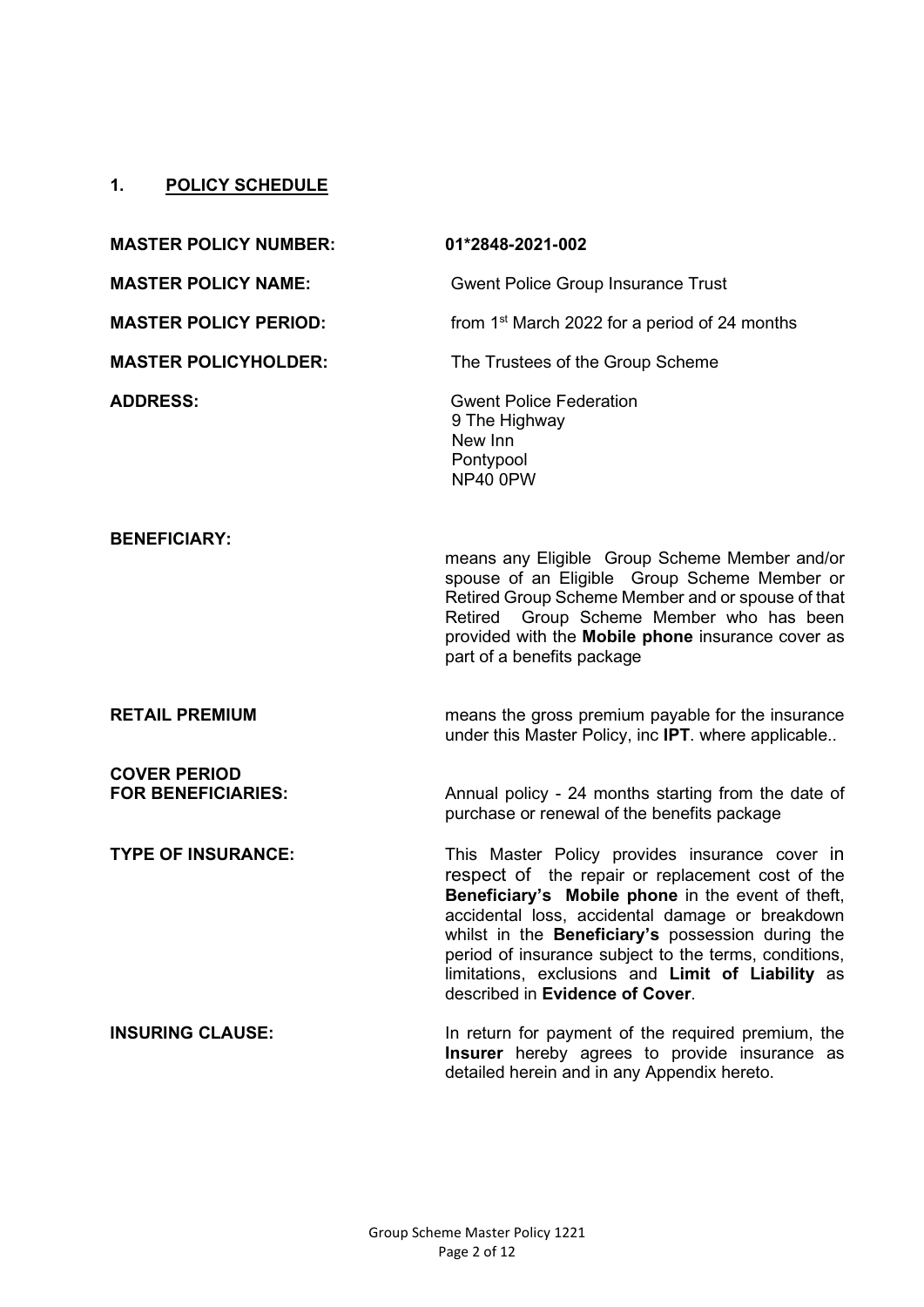#### **2. DEFINITIONS**

**Administrator:** means Voyager Insurance Services Ltd., 13-21 High Street, Guildford, Surrey, GU1 3DG. Authorised and regulated by the Financial Conduct Authority (FCA) under registration number 305814.

**Broker**: means Philip Williams (G Ins) Management Limited , 35 Walton Road, Stockton Heath, Cheshire, WA4 6NW. Authorised and regulated by the Financial Conduct Authority (FCA) under registration number 827663

**Beneficiary(ies):** means either a serving Group Scheme Member or a retired Group Scheme Member (and their spouse if applicable) who is a current member of the master policyholder who has chosen to purchase the range of benefits. These benefits are provided free of charge while the eligible Group Scheme Member is a probationer and for three months for serving officers who join the scheme for the first time.

**Claims Administrator:** means Likewize Insurance Services B.V. (UK Branch), Unit 2, Crewe Logistics Park, Jack Mills Way, Shavington, CW2 5XF. Telephone number 0344 412 0982 or email PW.InsuranceServices.UK@Likewize.com. Likewize Insurance Services B.V. is a Dutch company (57476829) authorised and regulated in The Netherlands by The Authority for Financial Markets (12041994) and registered to operate in the United Kingdom by the Financial Conduct Authority (FRN 610709). They are authorised to administer claims made under this policy on behalf of the **Insurer***.*

**Data Controller, Data Subject, Personal Data, Processor and Processing:** shall have the respective meanings given to them in applicable **Data Protection Legislation** from time to time (and related expressions, including process, processing, processed, and processes shall be construed accordingly).

**Data Protection Legislation:** means all applicable data protection and privacy legislation, regulations and guidance including, without limitation:

- i. Data Protection Act 2018 and Regulation (EU) 2016/679 ("GDPR"), the Privacy and Electronic Communications (EC Directive) Regulations (all as amended, updated or re-enacted from time to time), any law based on or seeking to enact any such provisions in the United Kingdom to the GDPR; and
- ii. any applicable guidance or codes of practice issued by Working Party 29, the European Data Protection Board or Information Commissioner from time to time (all as amended, updated or re-enacted from time to time).

**Evidence of Cover:** means the documents issued to the **Beneficiary** in accordance with the terms of this Master Policy. The **Evidence of Cover** may include a copy of the Insurance Policy Wording and Summary as shown in the Scheme Benefits Booklet and any endorsement issued to amend or update the Insurance Policy.

**Excess:** means the amount to be paid towards the cost of each and every successful claim. The amount is as stated in the policy document.

**FCA:** means the Financial Conduct Authority or its successor.

**IMEI number:** means the international mobile equipment phone identity number which is the unique identification number that is used to identify the **Mobile phone**.

**Insurer:** means AmTrust Europe Limited whose registered office is at Market Square House, St James's Street, Nottingham, NG1 6FG (registered number 01229676), is authorised by the Prudential Regulation Authority and regulated by the Financial Conduct Authority and the Prudential Regulation Authority, firm reference number 202189. This insurance is underwritten 100% by AmTrust Europe Limited.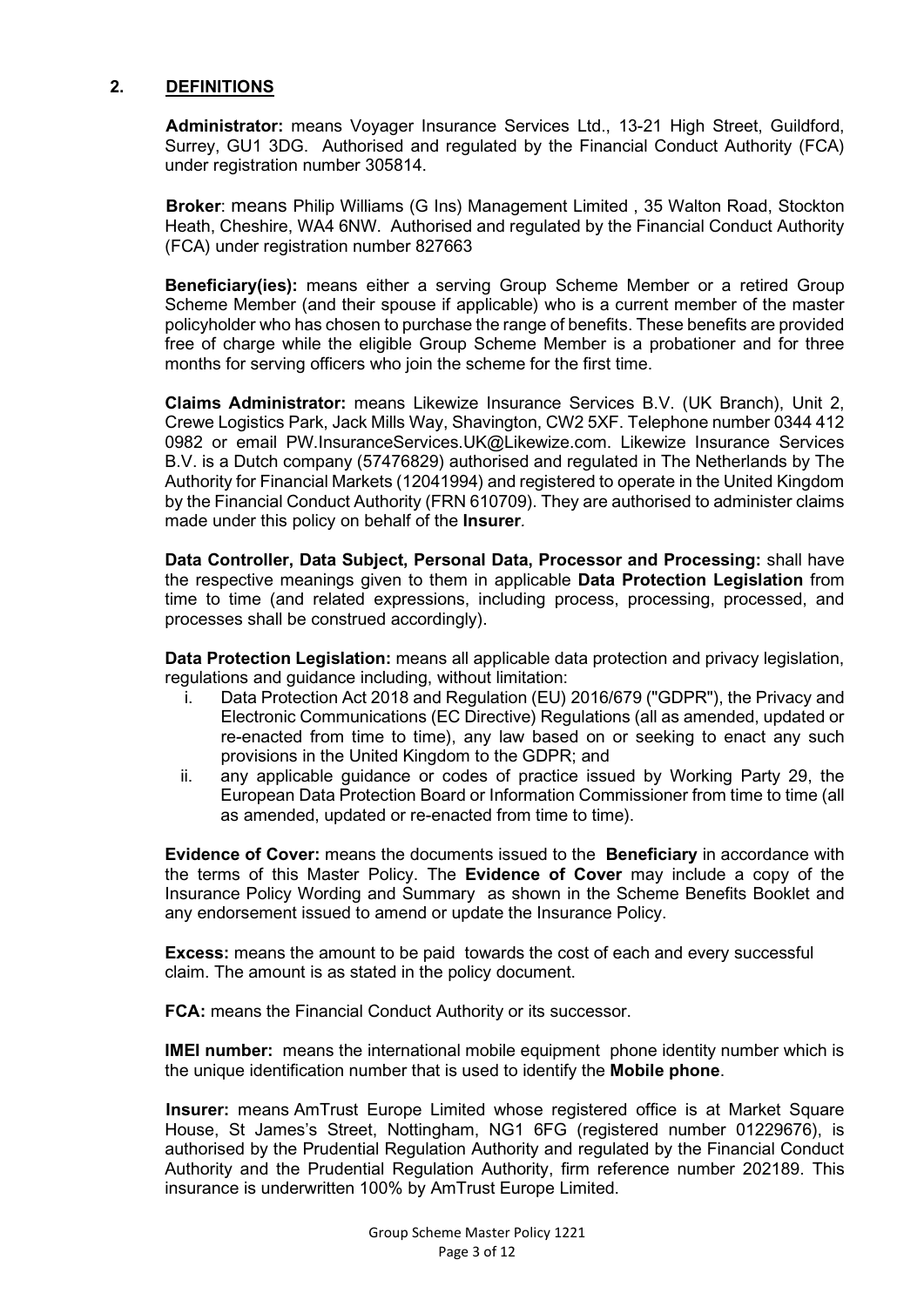**IPT:** means Insurance Premium Tax charged under the Finance Act 1994 or any subsequent amendments thereto.

**Limit of Liability:** means the **Insurer's** maximum liability for any one claim which shall not exceed the maximum repair or replacement value of the **Mobile phone** (up to a limit of £1,500 inclusive of VAT) at the time of replacement or repair. The **Insurer's** maximum total liability during any rolling period of 12 months from the commencement date of this insurance shall not exceed £1,500 including VAT. The maximum liability limit includes cover of up to £750 including VAT for unauthorised data usage for a period of up to 24 hours directly following a valid theft or accidental loss claim.

**Mobile phone:** means the single hand portable cellular telephone that is no more than 8 years old at the time of an incident and has a fully functioning SIM card.

**Party(ies):** means the **Insurer, Master Policyholder**, **Administrator, Broker** and **Claims Administrator** collectively.

**Retail Premium:** means the gross premium payable for the insurance under this Master Policy, including **IPT** where applicable. The **Premium** is to be collected and distributed by the **Administrator** as outlined in Section 5.

**Security Breach:** means any actual, threatened, or reasonably suspected:

- (a) unauthorised use of, or unauthorised access to **Personal Data**, damage to, or inability to access, **Personal Data** due to a malicious use, attack or exploit of such **Personal Data**;
- (b) unauthorised access to, theft of or loss of **Personal Data**;
- (c) unauthorised use of **Personal Data** for purposes of actual, reasonably suspected or attempted theft, fraud, identity theft or other misuse;
- (d) unauthorised disclosure of **Personal Data**.

#### **3. AUTHORISATION**

- **3.1** The **Insurer** authorises the **Administrator** to provide a copy of this Master Policy to each new and renewing Master **Policyholder.**
- **3.2** The **Insurer** authorises the **Broker** to provide insurance under this Master Policy to all of the **Beneficiaries** of the **Master Policyholder.**

#### **4. FULFILMENT: INSURANCE DOCUMENTATION**

The documents pertaining to the **Evidence of Cover** are included at Appendix 1.

- **4.1** *Integrity of documentation*
	- **4.1.1** The wording of the **Evidence of Cover** shall be as agreed by the **Insurer** prior to the commencement of this Master Policy, as attached in Appendix 1. All such documentation will comply with regulatory requirements.

#### **4.1.2** The **Parties** agree that:

- (a) no other form of any of these documents will be used without the prior written approval of the **Insurer**, such approval not to be unreasonably withheld or delayed, and
- (b) all other customer facing documents, web-content, promotional literature and call centre scripting must be pre-approved by the **Insurer** in writing, such approval not to be unreasonably withheld or delayed.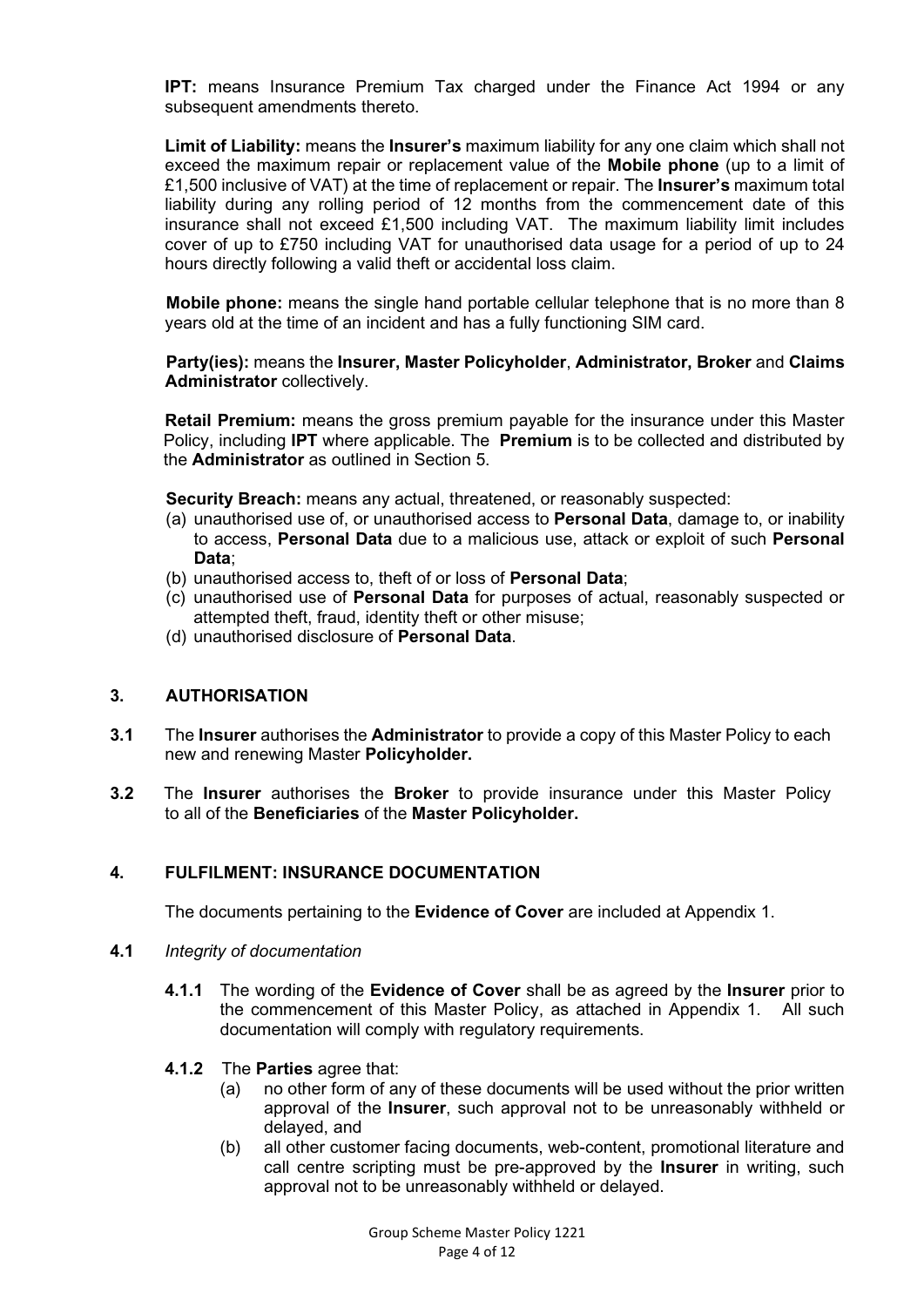- **4.2** *Fulfilment* 
	- **4.2.1 The Administrator** or the **Broker on** behalf of the **Insurer** shall provide each Master **Policyholder** with a copy of the **Master Policy** within seven days of the inception or renewal of the agreement.
	- **4.2.2** Once the **Master Policy** has been incepted or renewed the **Master Policyholder** or the **Broker,** on behalf of the **Insurer**, shall provide each new or renewing **Beneficiary** with the **Evidence of Cover**. This will be sent within 2 working days of enrolment or renewal of participation in the scheme.
- $4.3$ **4.3** The Policy Wording forming part of the **Evidence of Cover must be approved by the Insurer and** shall include full details of:
	-
	- **(**a) The cover and benefits The limits and exclusions
	- (c) Duration of cover
	- (d) Cancellation rights
	- (e) Claims procedure
	- (f) Service and Complaints Procedure
	- (g) Compensation Scheme<br>(h) Choice of law
	-
	- (h) Choice of law<br>(i) Data Protectic Data Protection Act rights and requirements
	- (j) Identity of the **Parties**

#### **5. PREMIUM ADMINISTRATION**

#### **5.1** *Premium basis*

A single **Gross Premium** and the applicable **IPT** is payable by the **Master Policyholder** in respect of each **Beneficiary** at the time of the provision of the insurance policy.

 The **Administrator** will receive a monthly declaration of numbers to be insured from the **Master Policyholder** via the **Broker** within 45 days of each month end, which confirms the number of registrations and **Beneficiaries** in respect of the previous month. The **Gross Premium** and **IPT** shall be paid to the **Administrator** within 21 days from receipt of the monthly statement.

#### **5.2** *Agreed Deductions*

The **Administrator** is authorised to deduct its fees as applicable from the monthly remittance of **Gross Premium** and **IPT.** 

- **5.3** *Premium remittance to the Insurers*
	- **5.3.1** The **Administrator** shall remit all **Gross Premiums** and **IPT** collected from the **Master Policyholder** to the **Insurer** via the **Broker** within 70 days of each month end. The payment must accompany the relevant reports and bordereaux as set out in Section 6.

#### **5.4** *Non-remittance by the* **Master Policyholder**

In the event that any premium and/or **IPT is** not paid on or before the date, it became due, 14 days will be granted with which to redress the non-payment.

If after these 14 days the non-payment has not been redressed the **Insurer** shall have the right to effect cancellation of this Master Policy in accordance with Section 12. In such event, the outstanding premium will remain due to the **Insurer** who is obliged to provide cover.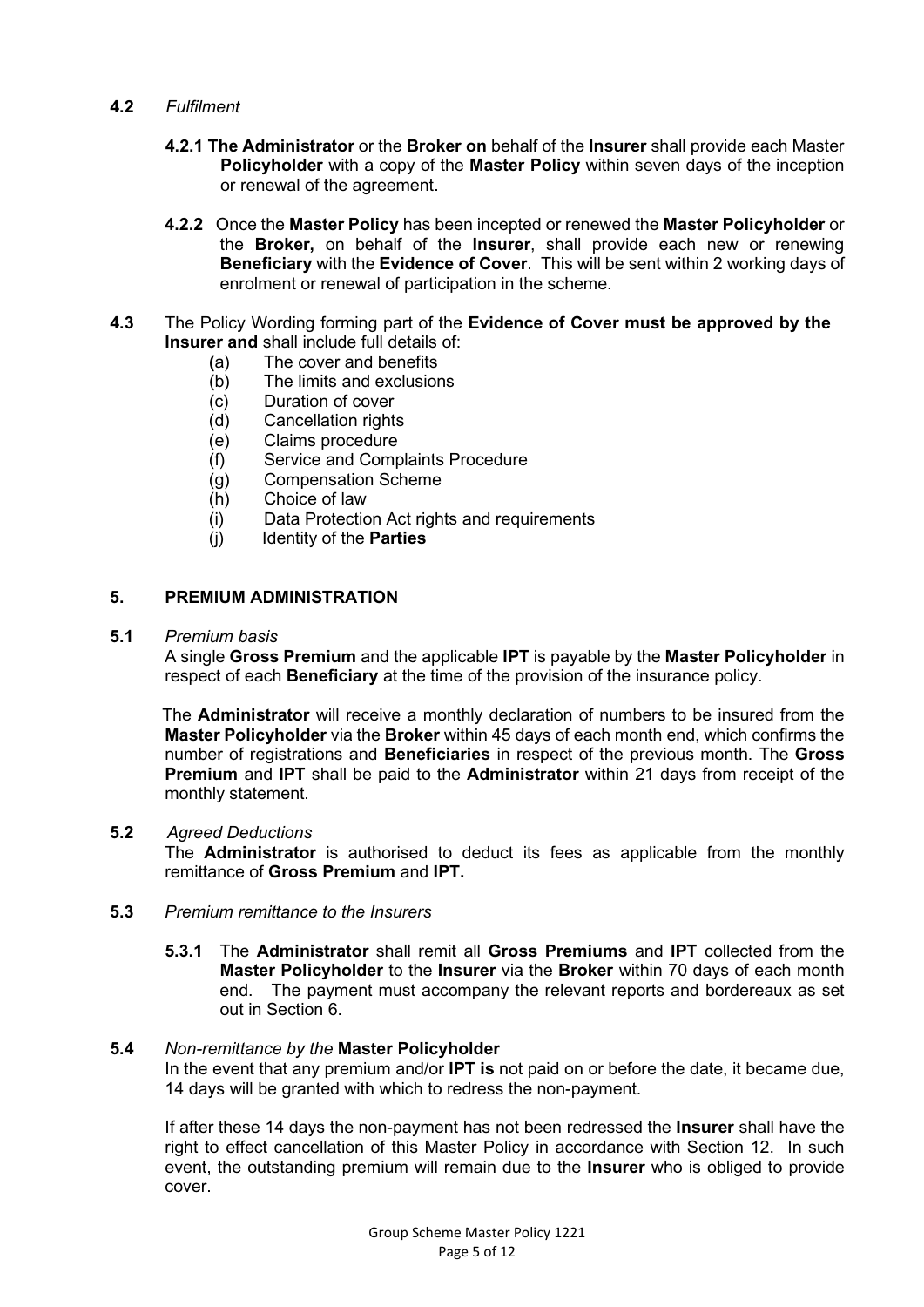#### **6. REPORTING BY THE ADMINISTRATOR**

**6.1** *New Business, Renewals, Cancellations* and *Mid Term adjustments: Timing of reports/ bordereaux* 

The **Broker** will create reports and bordereaux detailed in this Section in a format agreed by the **Insurer**.

- **6.2** A separate monthly report on Complaints as outlined in Section 9.
- **6.3** A separate monthly report on TCF issues as outlined in Section 8.
- **6.4** A separate report arising from Sanctions Screening as outlined in Section 13.
- **6.5** *Monthly premium reports* and *bordereaux* 
	- **6.5.1** *Scope of reporting*
		- The **Administrator** together with the **Broker** must provide the **Insurer** with the following information on the agreed format/ bordereaux:
			- (a) the number of **Beneficiaries** covered by the scheme
			- (b) number of cancellations received
			- (c) number of complaints received in respect of sales and the nature of those complaints
			- (d) the **Gross Premium**
			- (e) the fee or commission payable to any **Party**
			- (f) the net premium due to the **Insurer**
			- (g) the **IPT** as calculated against (d)

#### **7. CLAIMS ADMINISTRATION**

#### **7.1** *Claims: General*

The **Claims Administrator** is authorised by the **Insurer** to handle claims assessment, negotiation and settlement in accordance with the provisions stated in a separate Claims Handling Agreement between the **Claims Administrator** and the **Insurer**.

All claims notified to the **Master Policyholder**, **Administrator** or **Broker** should be referred to the **Claims Administrator**.

**7.2** In the event of a complaint in respect of a claim or any claim dispute from a **Beneficiary**, the **Claims Administrator** must deal with the matter as outlined in the Claims agreement in line with Section 9. All complaints notified to the **Master Policyholder**, **Administrator** or **Broker** should be referred to the **Claims Administrator**.

#### **8. TRAINING AND COMPETENCE AND TREATING CUSTOMERS FAIRLY**

- **8.1** All **Parties** must demonstrate a proper understanding of the features of the insurance, provide training and maintain competency to offer the insurance.
- **8.2** All **Parties** ensure that the fair treatment of **Beneficiaries** is central to their corporate culture, provide **Beneficiaries** with clear information about the insurance before, during and after inception, as appropriate.
- **8.3** If they provide advice to a **Beneficiary**, ensure that the advice is suitable and takes account of the **Beneficiary's** circumstances.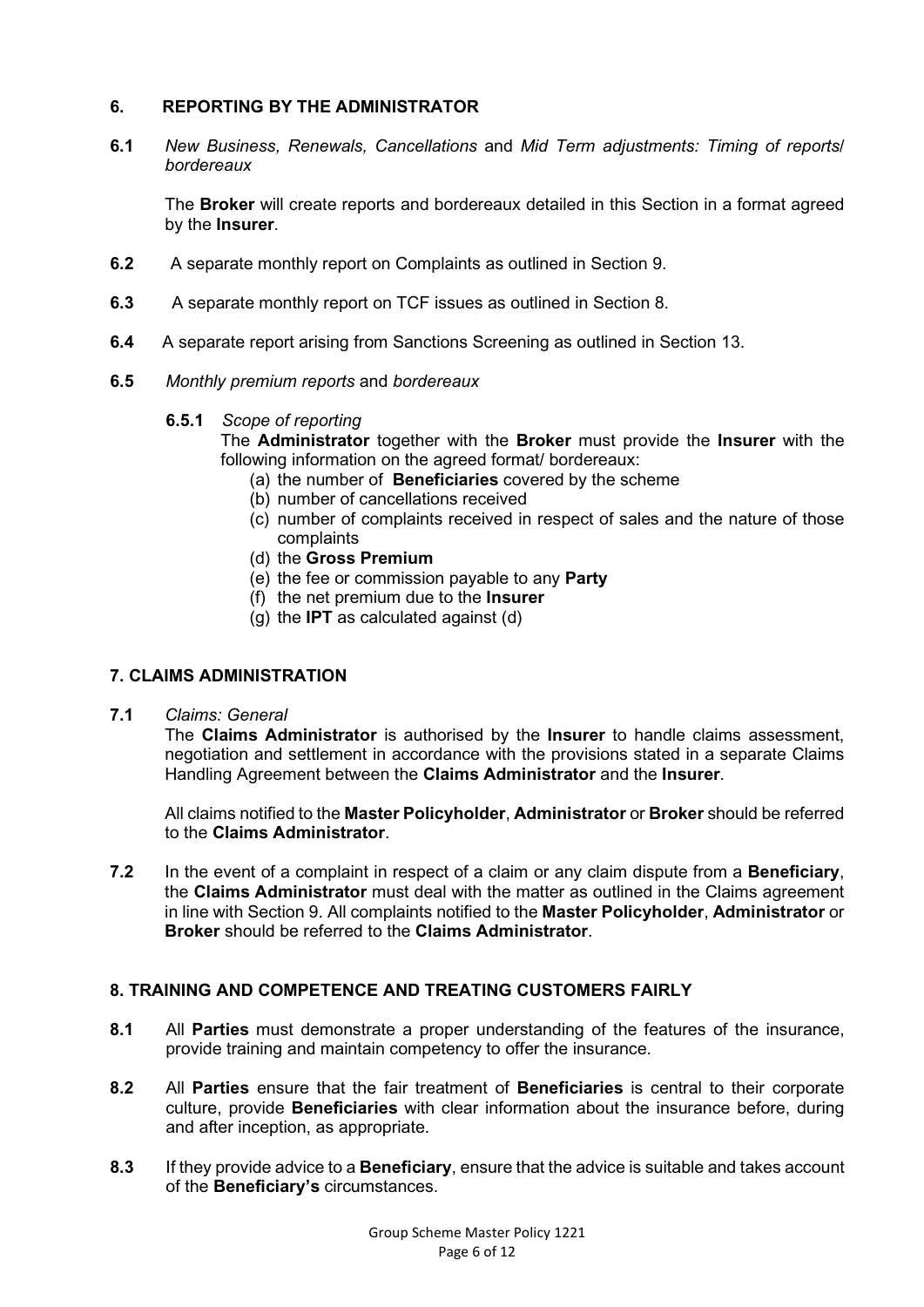- **8.4** All **Parties** ensure that the insurance performs as **Beneficiaries** have been led to expect, and ensure that the associated service is of an acceptable standard and as **Beneficiaries** have been led to expect.
- **8.5 Parties** must not impose unreasonable post-sale barriers to change a policy, submit a claim or make a complaint.
- **8.6** A log must be kept of any TCF issues and responses and sent to the **Insurer** quarterly**.**

#### **9. COMPLAINTS HANDLING FOR ALL COMPLAINTS ARISING FROM SERVICE/SALES AND CLAIMS**

- **9.1** In the event of a complaint in respect of a claim or any claim dispute from a **Beneficiary**, **the Claims Administrator** must deal with the matter as set out in the Claims agreement.
- **9.2** In the event of a complaint in respect of sales or service from a **Beneficiary**, the **Administrator** must deal with the matter in line with the FCAs requirements.
- **9.3** The **Master Policyholder** must advise the **Beneficiaries** to contact the above in respect of any complaint and should not attempt to deal with any issue.

#### **10. SHARING MANAGEMENT INFORMATION**

**10.1** *General agreement*

The **Parties** agree to assist with the provision of the following information and data to allow for preparation and exchange of information to optimise the performance of the business conducted under this Master Policy and to ensure adherence to the principles of Treating Customers Fairly.

**10.2** *Frequency of reporting*

The **Parties** agree to provide the following reports or share the following information with each other as relevant and as agreed.

- **10.2.2** Complaints to be analysed by the **Insurer** based on reports provided by the **Administrator and Claims Administrator** outlined in 9 above.
- **10.2.3** Treating the Customer Fairly reports and logs to be analysed by the **Insurer** based on reports provided by the **Administrator and Claims Administrator** outlined in 8 above.

#### **11 USING, SHARING AND PROTECTING DATA**

#### **11.1** *Roles of the Parties*

In relation to Personal **Data** collected, used and shared under this Master Policy:

In accordance with permission granted by the **Data Controller**(s), the **Data Processor**(s) shall be:

- (a) the **Administrator**, jointly with
- (b) the **Master Policy Holder and**
- (c) the **Claims Administrator**
- (d) the **insurer**
- (e) the **Broker**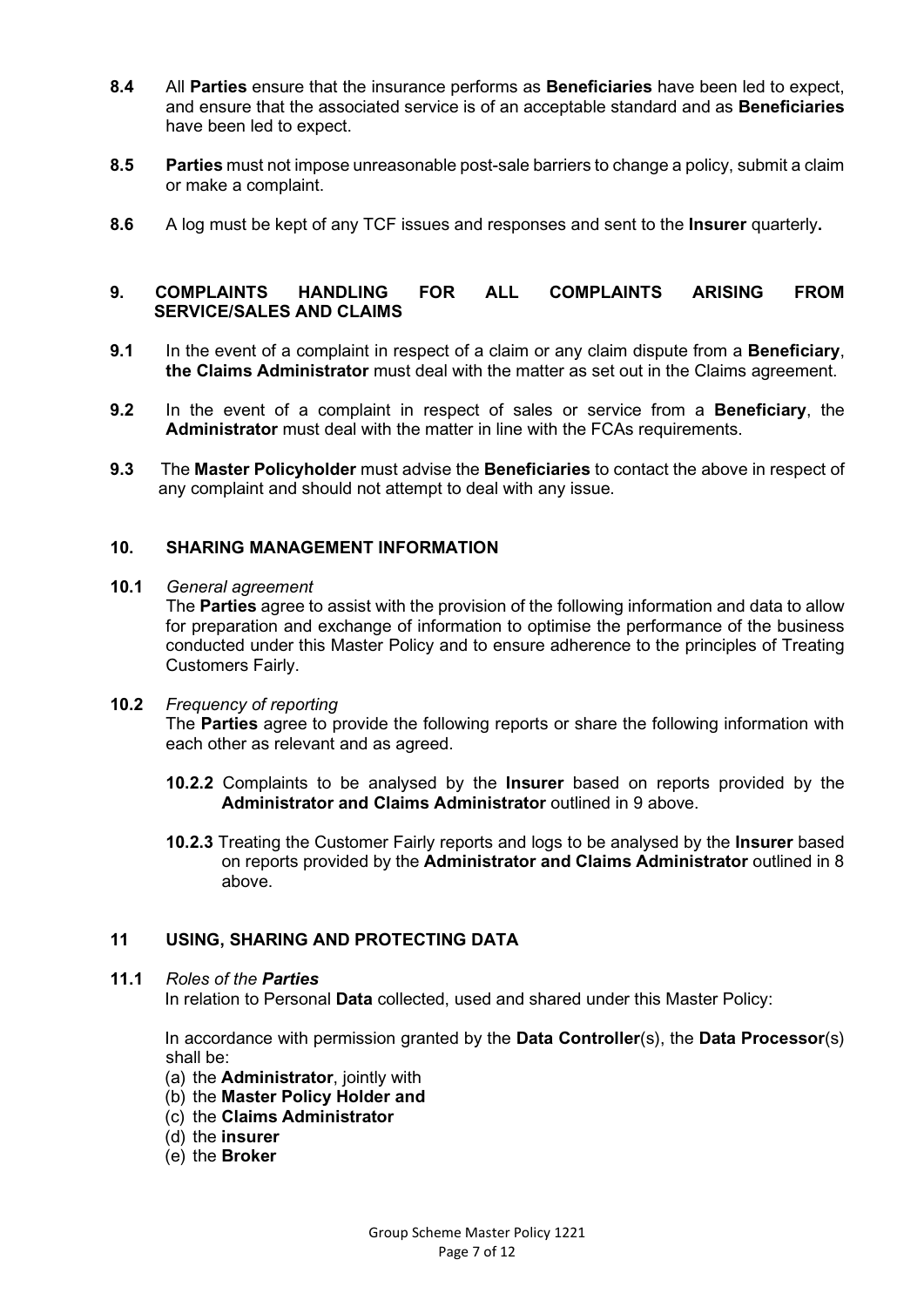#### **11.2** *Data Protection Legislation*

 AlI **Parties** shall each ensure that they are aware of and comply with their obligations under the **Data Protection Legislation**, whether as a **Data Controller** or **Data Processor** as appropriate, and that they are included in the register maintained by the Information Commissioner. Data regarding **Beneficiaries** or prospective **Beneficiaries** to be processed in accordance with the **Data Protection Legislation** and only for the purposes of providing insurance to **Beneficiaries** and prospective **Beneficiaries** and of handling their claims pursuant to this Master Policy.

#### **11.3** *Consent to the processing of personal data*

Prior consents is required from all **Beneficiaries** and/or prospective **Beneficiaries** (as appropriate) to the initial and ongoing capture, processing and sharing of their **Personal Data** by the **Parties** and any other **Party** providing services under the **Beneficiaries'** policies. The **Administrator and Master Policyholder** will indemnify the **Insurer** and any representative appointed by it in connection with this agreement against any liability arising from such consents having not been obtained as required under the provisions of the **Data Protection Legislation**.

#### **11.4** *Responsibilities* and *duties of the Parties*

In acting as **Data Controller** or **Data Processor**, the **Parties** to this Master Policy hereby confirm that when processing data concerning **Beneficiaries** or prospective **Beneficiaries** they:

- **(a)** take appropriate technical and organisational measures to keep **Personal Data** secure and to prevent any unauthorised access, use, publication, disclosure, loss, destruction or damage of such data (such as the use of encryption or other measures to protect data, secure hard copy filing, data retention guidance and data purging programmes);
- **(b)** take appropriate measures to comply with any confidentiality agreement in place;
- **(c)** will not sub-contract services to third **Parties** without the explicit consent of the other **Party**;
- **(d)** will, upon reasonable notice being given, allow the other **Parties** to inspect the security controls implemented to protect the data and will make data files pertaining to this Master Policy (electronic and/or manual) available for the purpose of inspection or audit;
- **(e)** take all reasonable steps to ensure the reliability of any persons who have access to **Personal Data**;
- **(f)** will act only on instruction from each other and will only disclose the **Personal Data** held in line with each other's instructions;
- **(g)** will advise each other immediately of any **Security Breaches** involving **Personal Data** and their plan and timescales to rectify such breach together with the action that will be taken to prevent any recurrence of such breach in future;
- **(h)** acknowledge that data provided to each other shall remain the exclusive property of the party providing the data and will hand over all copies of data to the party providing the data upon expiry or termination of this Master Policy;
- **(i)** will advise each other immediately of any significant changes to its security approach; and
- **(j)** confirm that the **Personal Data** supplied under the Master Policy terms will only be retained and used for the purpose for which it has been supplied.

#### **11.5** *Records and provision of information*

All **Parties** shall provide, at the request of the other, such information in their possession concerning **Beneficiaries** relating to this Master Policy as may reasonably be required provided that none of the **Parties** shall be required to do anything which may be in breach of any duty of secrecy or confidentiality or in contravention of the **Data Protection Legislation**.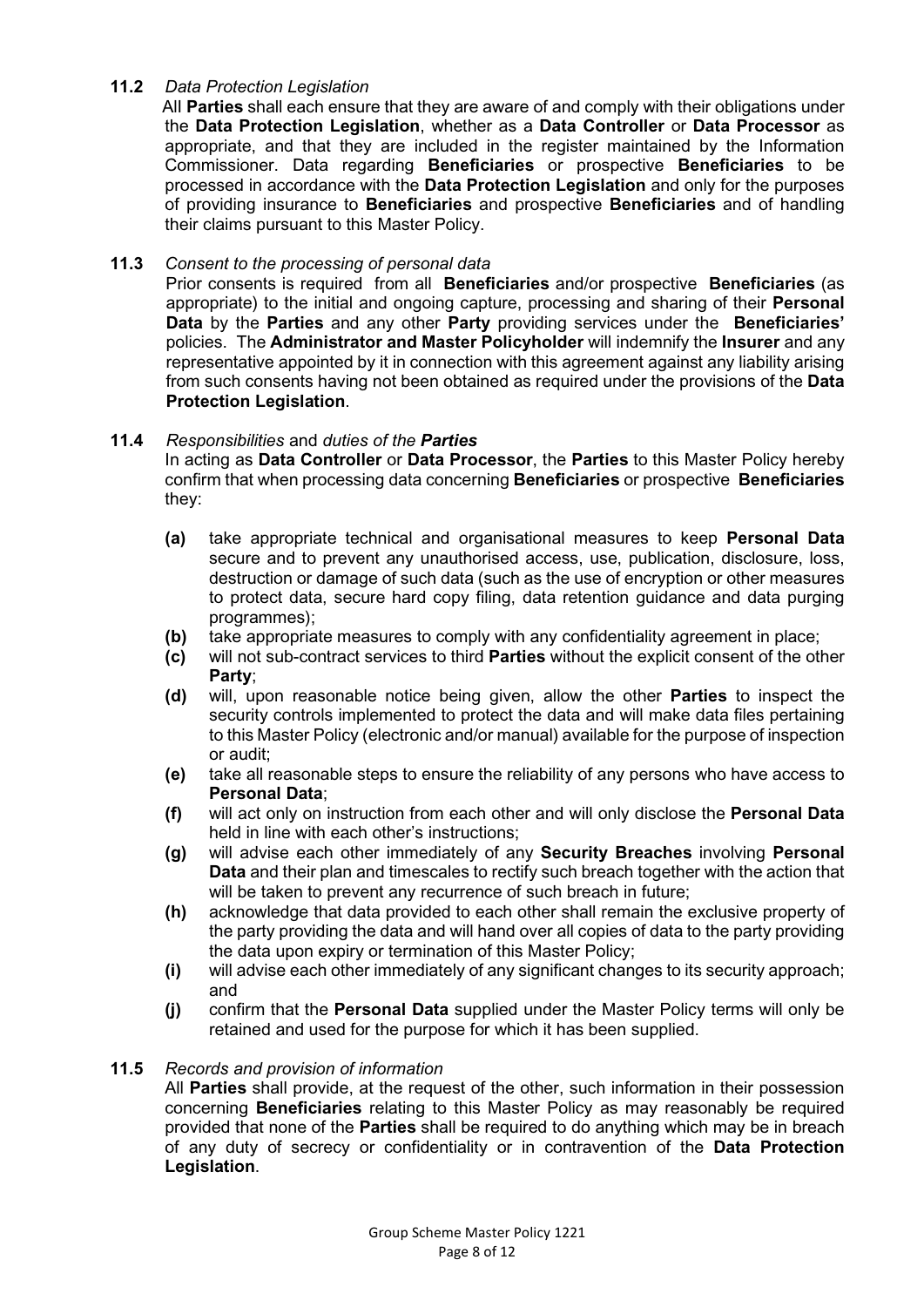All **Parties** shall:

**11.5.1** keep a record of any **Personal Data Processing** it carries out;

**11.5.2** notify the other **Party** promptly (but in any event within 24 hours) should it:

- (a) receive any **Data Subject** access request or complaint or any information notice, enforcement notice or other correspondence from a regulator, individual or third party in respect of the other **Party**;
- (b) suffer a **Security Breach** relating to the other **Party's** data;
- (c) become aware of any circumstance which may cause the other **Party** to breach this clause, or which may cause the other **Party** to breach the **Data Protection Legislation**.

#### **11.6** *Confidentiality of information*

The **Parties** agree to keep confidential and not to use or disclose any information gained about **Beneficiaries**, or the **Party** themselves other than public information which became public information other than through breach of this Master Policy or for the performance of their obligations under this Master Policy or as required to do so by law or regulation. **The Parties** shall be bound by the same duty of confidentiality as applies to **Parties** hereto.

#### **11.7** *Ownership of Beneficiaries*

No **party** shall solicit the **Beneficiaries** for any reason unless explicitly authorised to do so. However, nothing in this agreement shall prevent the **Insurer** from communication with a **Beneficiary** where:

- **(a)** any **Party** can show that the **Beneficiary** was known to it prior to the name being disclosed under this agreement; or
- **(b)** where such communication is pursuant to the name of the **Beneficiary** being disclosed to the **Party** by any other person otherwise than in breach of any obligations of confidentiality owed to the **Administrator**; or
- **(c)** where such communication arises from a request made by the **Beneficiary**.

#### **12. MASTER POLICY RENEWAL, TERMINATION & ALTERATION**

#### **12.1** *Renewal*

The Master Policy may be renewed at expiry as stated in this Master Policy. If the Master Policy is not going to be renewed by the **Insurer,** the **Master Policyholder** shall be given 90 days' prior written notice. If no such notice is given the Master Policy will renew automatically.

#### **12.2** *Termination with notice*

Excepting for the provisions of 12.3 and 12.4, the **Insurer** may terminate this Master Policy at any time by giving 90 days' written notice to the **Master Policyholder** at the appropriate address.

#### **12.3** *Immediate termination by the Master Policyholder*

The **Master Policyholder** may terminate this Master Policy by notice in writing with immediate effect:

**12.3.1** where the **Insurer** fails to perform a material obligation under this Master Policy and, where the breach is capable of remedy, fails to remedy the breach within 30 days of receiving written notice from the **Master Policyholder** giving details of the breach and requiring it to be remedied by the **Insurer**;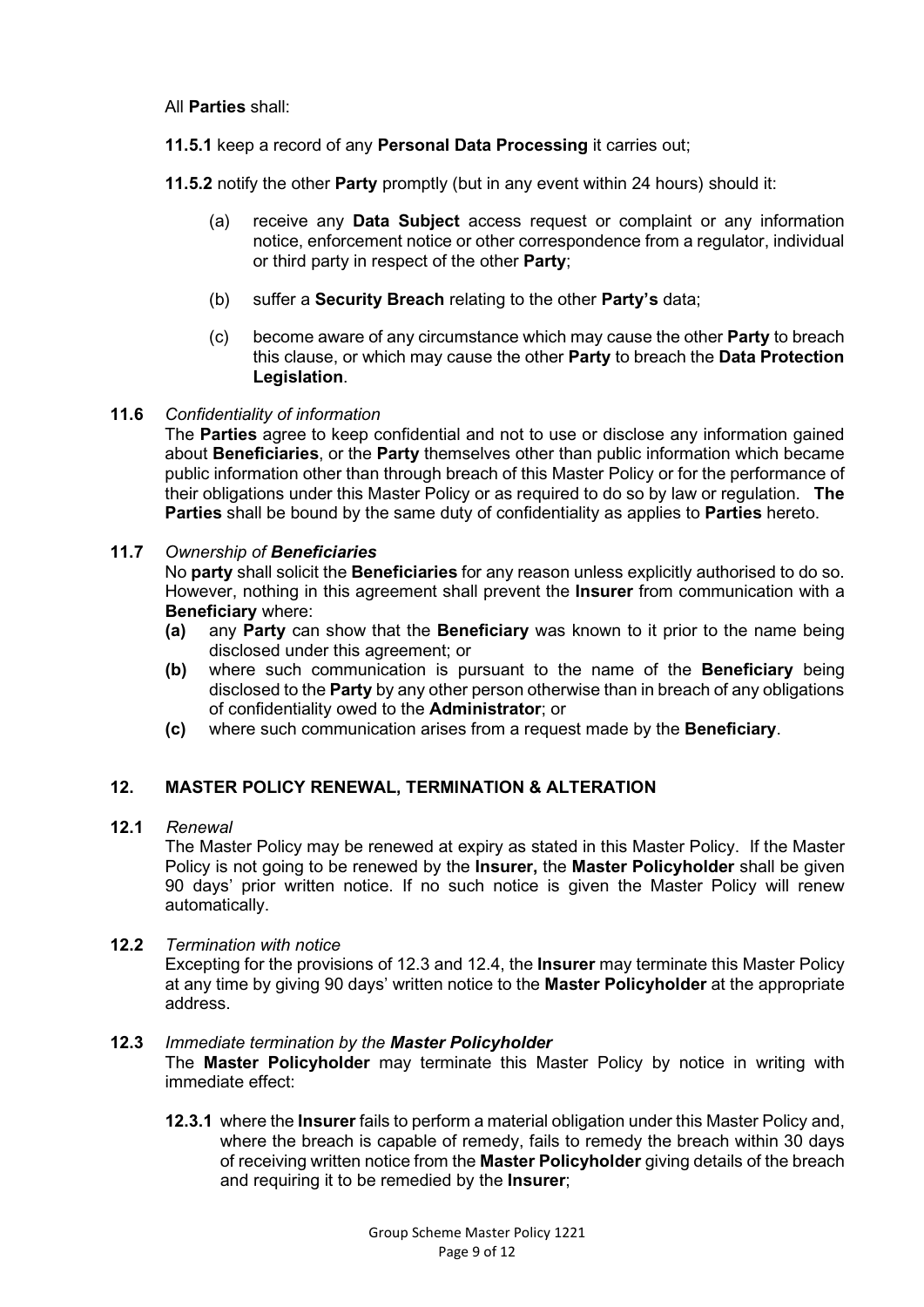- **12.3.2** if the **Insurer** fails to maintain in effect any licence or authorisation which they may require by law or regulation for the performance of their obligations under this Master Policy or are prohibited by law or regulation from carrying on their business or a substantial part thereof;
- **12.3.3** if the **Insurer** becomes insolvent or unable to pay their debts within the meaning of Section 123 or 268 of the Insolvency Act 1986, or upon the commencement of winding up, receivership, administrative receivership or administration or any similar event in relation to the **Insurer**, or ceases or threatens to cease carrying on business.

#### **12.4** *Immediate termination by the Insurers*

The **Insurer** may terminate this Master Policy by notice in writing with immediate effect:

- **12.4.1** any failure to remit premiums and **IPT** to the **Insurer** in accordance with Section 5.3;
- **12.4.2** any failure to perform a material obligation under this Master Policy and, where the breach is capable of remedy, fails to remedy the breach within 30 days of receiving written notice from the **Insurer** giving details of the breach and requiring it to be remedied;
- **12.4.3** any failure to keep in effect any licence or authorisation which it may require by law or regulation for the performance of its obligations under this Master Policy or is prohibited by law or regulation from carrying on its business, or a substantial part thereof;
- **12.4.4** insolvency or inability to pay debts within the meaning of Section 123 or 268 of the Insolvency Act 1986, or upon the commencement of winding up, receivership, administrative receivership or administration or any similar event in relation to the **Master Policyholder** or if the **Master Policyholder** ceases or threatens to cease carrying on business;
- **12.4.5** if at any time the **Master Policyholder** enters into or makes an agreement similar in its effect to that which this Master Policy provides in respect of insurance for the **Mobile phone** in the same form as those covered by this Master Policy.
- **12.5** *Effect of termination or non-renewal and the rights of existing Beneficiaries* In the event of termination or non-renewal of this Master Policy:
	- **12.5.1** the right of the **Administrator** and / or **Master Policyholder** to promote the insurance cover provided under this Master Policy in respect of the **Mobile phone** shall be withdrawn from the effective date of such termination or non-renewal;
	- **12.5.2** the right of the **Administrator** and / or **Master Policyholder** to attach further **Beneficiaries** for insurance under this Master Policy shall be withdrawn from the effective date of such termination or non-renewal;
	- **12.5.3** the insurance cover provided for existing **Beneficiaries** whose cover commenced prior to such termination or non-renewal shall not be affected in any way and shall remain in force until the original scheduled expiry date of such existing **Beneficiaries'** insurance;
	- **12.5.4** the duties and obligations of the **Parties** relating to this Master Policy shall remain in force in as much as they apply to any outstanding matters relating to existing **Beneficiaries** and until settlement has been made of all individual insurance claims hereunder.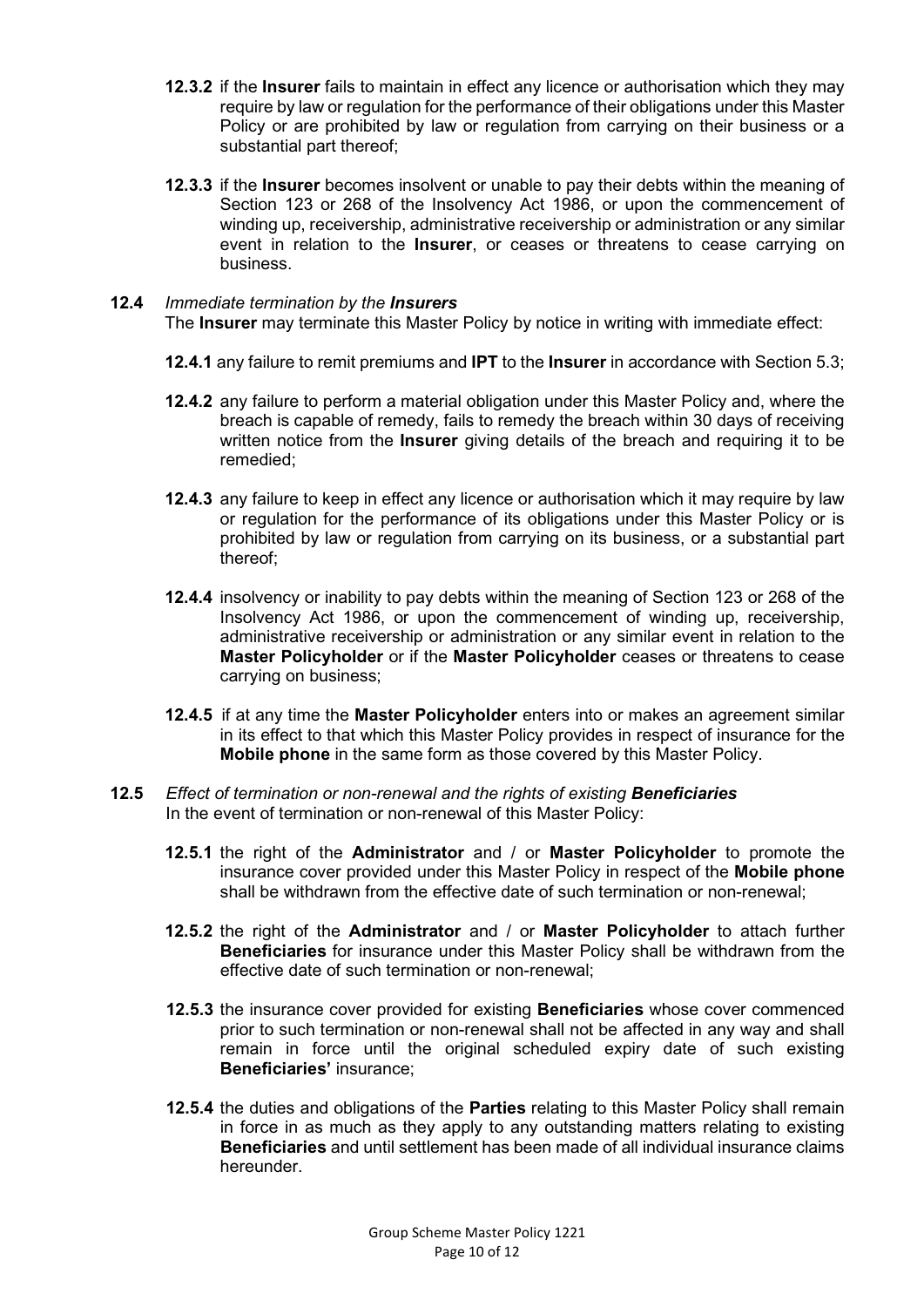#### **12.6** *Alteration*

- **12.6.1** The **Insurer** may alter the Terms and Conditions and / or the **Gross Premium** under this Master Policy at any time by giving 90 days' written notice to the other **Parties**. The **Insurer** shall not exercise this right unreasonably.
- **12.6.2** Only a duly authorised official of the **Insurer** as detailed herein may modify this Master Policy or waive any condition, right or requirement contained herein and the **Insurer** shall not be bound by any promise or representation unless it is in writing and signed by one of the said officials.
- **12.6.3** Each alteration to this Master Policy shall be endorsed hereon.

#### **12.7** *Effect of alteration* and *the rights of existing Beneficiaries*

**12.7.1** Any alteration to the Terms and Conditions and / or the **Gross Premium** of this Master Policy shall apply only to **Beneficiaries** accepting cover after the effective date of such alteration. The **Insurer** shall not be permitted to make such alteration retrospectively, unless law or regulation requires such alteration to the Terms and Conditions, or to adversely affect any **Beneficiary** who is in claim or has a claim pending.

#### **13. GENERAL CONDITIONS**

- **13.1** *Literature for external circulation* None of the **Parties** shall produce any documentation or literature intended for external circulation which includes reference to each other's or bears the service mark or the logo of any others (other than routine reference to each other on standard letters etc.) without the prior written approval of the other.
- **13.2** *Business conduct*
	- **13.2.1** The **Parties** shall conduct all business under this Master Policy with reasonable care and skill, utmost good faith and integrity.
	- **13.2.2** The **Parties** shall abide by the **FCA's** principles of business.
	- **13.2.3** The **Parties** are responsible for compliance with the regulatory requirements insofar as they relate to the carrying out of their obligations under this Master Policy. Each of the **Parties** shall not knowingly do or omit to do anything that would cause the other party to be in breach of the regulatory requirements.
	- **13.2.4** Where there is a conflict between the provisions of this Master Policy and any of the regulatory requirements, the provisions of such regulatory requirements shall prevail.

#### **13.3** *Inspection of records*

The **Insurer** or its authorised representatives shall upon reasonable prior notice of no less than 5 working days have the right to inspect the records or conduct an audit of the **Administrator** and / or **Master Policyholder** in relation to its obligations to **Beneficiaries** under this Agreement and the **Insurer** or its authorised representative shall have the right to make copies or extracts of any such records as are reasonable and necessary for the purpose. Any such inspection or audit shall be conducted during normal office hours of 9:00 a.m. to 5:00 p.m. Monday to Friday.